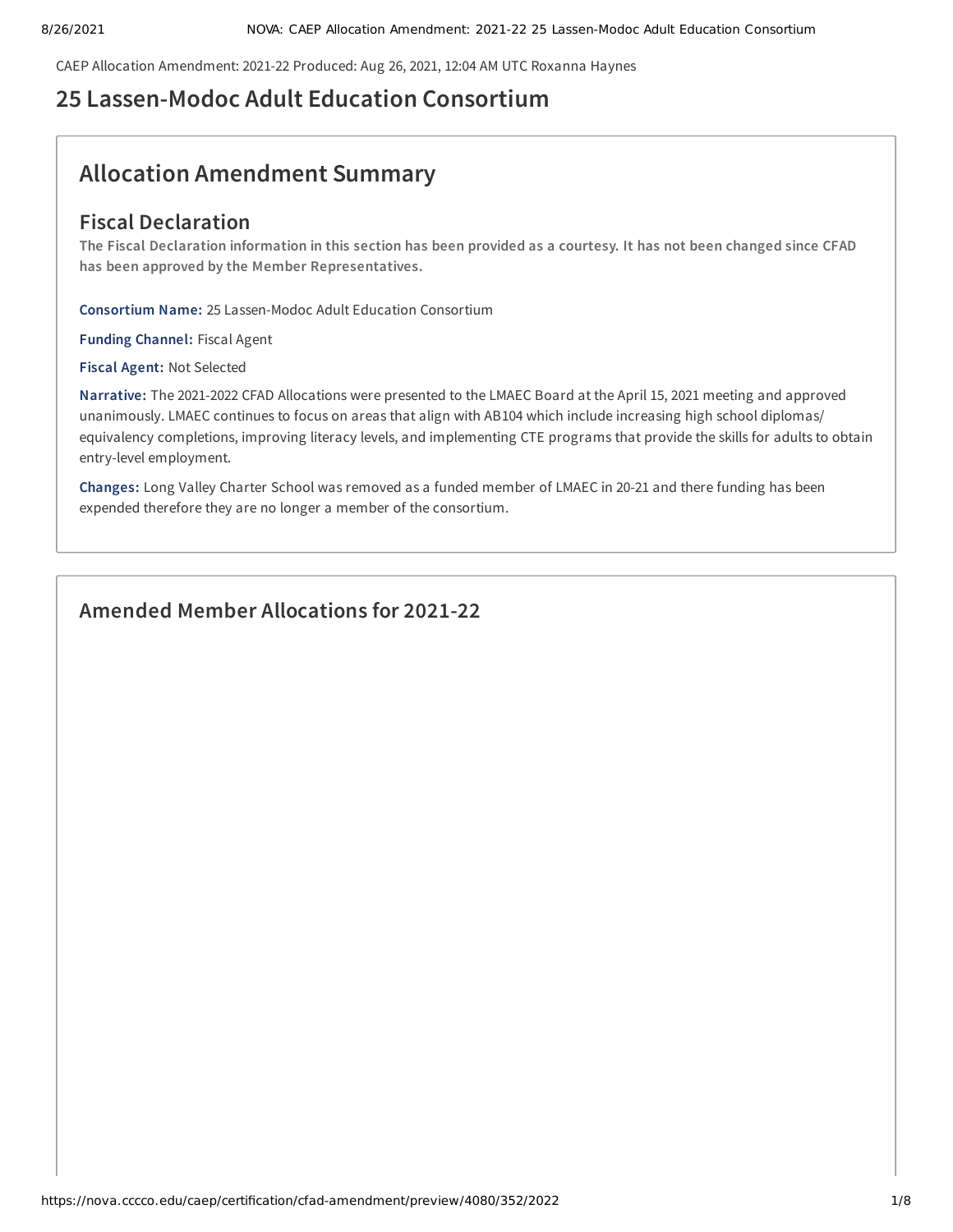| <b>Member Agency</b>                 | <b>Amended Allocation</b> | <b>Adjustment Made</b> |
|--------------------------------------|---------------------------|------------------------|
| <b>Big Valley Joint Unified</b>      | \$24,929                  | \$611                  |
| <b>Fort Sage Unified</b>             | \$43,312                  | \$1,062                |
| <b>Lassen CCD</b>                    | \$542,945                 | \$13,307               |
| Lassen Co. Office of Education       | \$76,884                  | \$1,884                |
| <b>Lassen Union High</b>             | \$71,698                  | \$1,757                |
| <b>Modoc Co. Office of Education</b> | \$76,884                  | \$1,884                |
| <b>Modoc Joint Unified</b>           | \$30,754                  | \$754                  |
| Ravendale-Termo Elementary           | \$0                       |                        |
| <b>Shaffer Union Elementary</b>      | \$56,382                  | \$1,382                |
| <b>Surprise Valley Joint Unified</b> | \$20,502                  | \$502                  |
| <b>Susanville Elementary</b>         | \$0                       |                        |
| <b>Westwood Unified</b>              | \$56,382                  | \$1,382                |
| <b>Total Allocated to Members</b>    | \$1,000,672               |                        |
| <b>Total CAEP Funds</b>              | \$1,000,672               |                        |
| Total Remaining (Must be \$0)        | \$0                       |                        |

# **Member Agencies**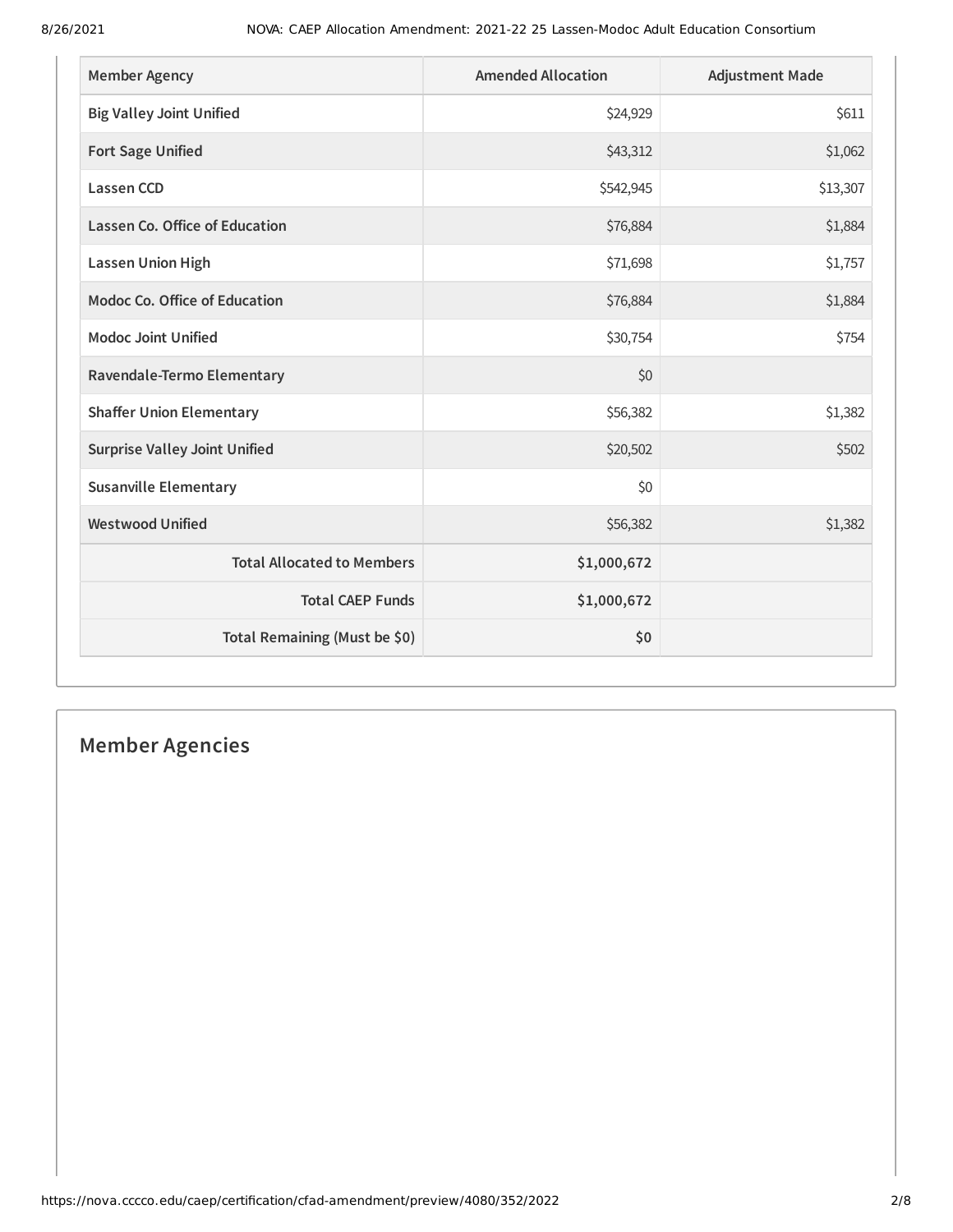| <b>Member Agency</b>                 | <b>Member Type</b>                  | Contact                                     | Phone                       |
|--------------------------------------|-------------------------------------|---------------------------------------------|-----------------------------|
| <b>Big Valley Joint Unified</b>      | Unified School District             | Paula Silva                                 | $(530)$ 294-5231            |
| <b>Fort Sage Unified</b>             | Unified School District             | Heather Von Ins                             | (530) 827-2129 ext:<br>6502 |
| Lassen CCD                           | <b>District</b>                     | Susan Rentfrow                              | (530) 257-6181 ext:<br>8708 |
| Lassen Co. Office of Education       | County Office of Education<br>(COE) | Patricia Gunderson                          | $(530)$ 257-2196            |
| Lassen Union High                    | High School District                | Mrs. Cori Shields                           | $(530)$ 251-1194            |
| Long Valley Charter                  | Charter                             | Carol Growdon                               | (530) 257-6181 ext:<br>8997 |
| Modoc Co. Office of Education        | County Office of Education<br>(COE) | Mike Martin                                 | (530) 233-7101              |
| <b>Shaffer Union Elementary</b>      | <b>Elementary School District</b>   | Dianne Parady                               | $(530)$ 254-6577            |
| <b>Surprise Valley Joint Unified</b> | Unified School District             | <b>BillieJo Young</b>                       |                             |
| <b>Westwood Unified</b>              | Unified School District             | Michael Altenburg                           |                             |
| <b>Modoc Joint Unified</b>           | Unified School District             | Tom O'Malley                                | (530) 233-7201              |
| Ravendale-Termo Elementary           | <b>Elementary School District</b>   | Jason Waddell                               | (530) 257-8200              |
| <b>Susanville Elementary</b>         | Elementary School District          | Jason Waddell Susanville School<br>District | (530) 257-8200              |

## **Certification & Assurances**

By clicking "Approve" on the approval cards below, you are certifying the CFAD as well as confirming that you and ALL consortium members agree to the Assurances listed below.

## **Assurances**

 $\mathbf 0$ 

## **Membership & Decision-Making**

- I certify that any community college district, school district, or county office of education, or any joint powers authority consisting of community college districts, school districts, county offices of education, or a combination of these, located within the boundaries of the adult education region shall be permitted to join the consortium as a member (EC 84905 (a) (b). (See Membership Box above).
- I certify that only members as described above (and in EC 84905) are allowed to join my consortium as members and participate in decision making and approvals whether in a public meeting, or via the NOVA planning, budgeting & expense reporting system.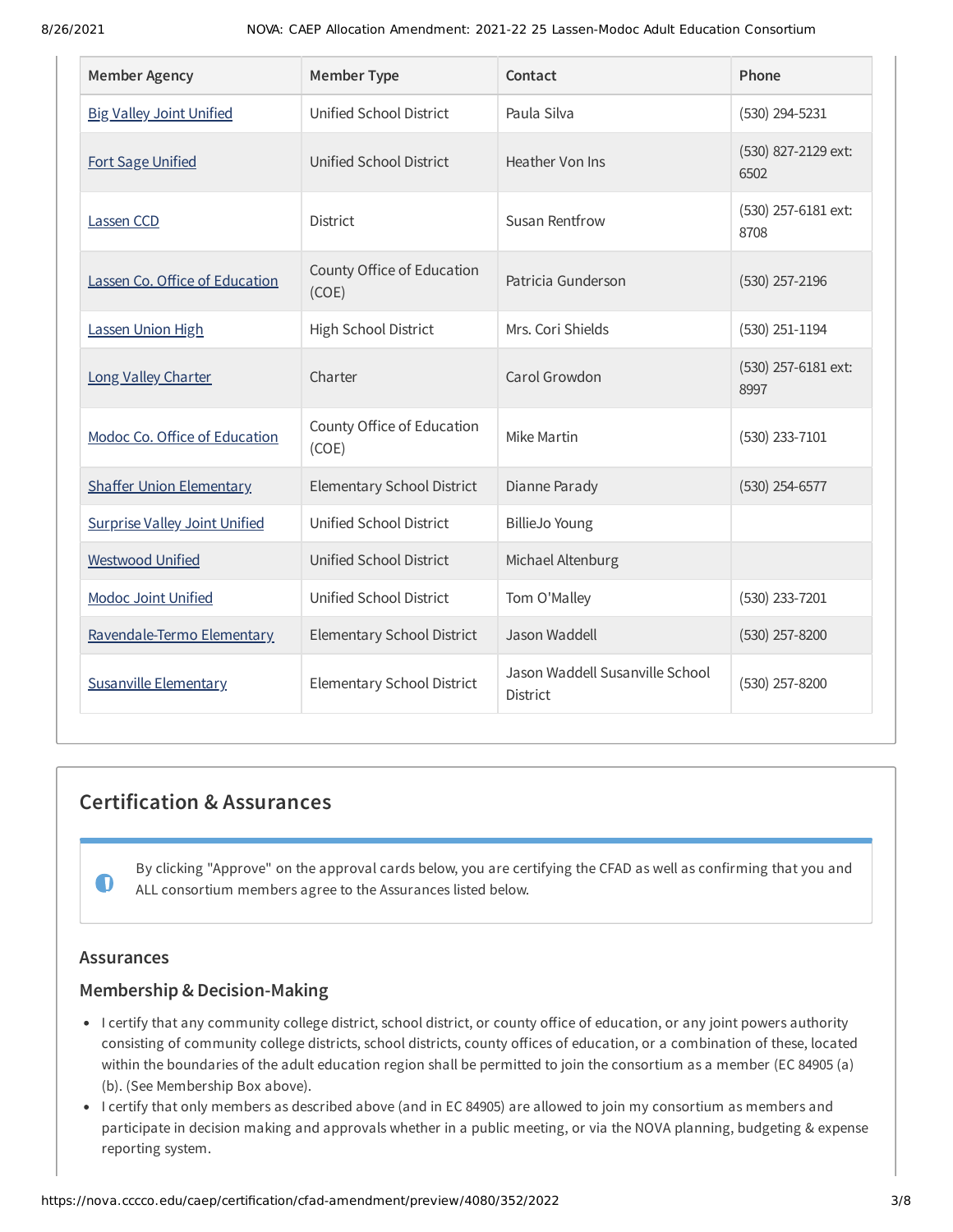#### 8/26/2021 NOVA: CAEP Allocation Amendment: 2021-22 25 Lassen-Modoc Adult Education Consortium

- I certify that as a condition of joining a consortium, as a member, I shall commit to reporting any funds (as described in EC 84916) available to that member for the purposes of education and workforce services for adults and the uses of those funds through the annual Program Area exercise in NOVA for reporting leveraged funds, and instructional hours.
- I certify that as a member of the consortium my district shall be represented only by an official designated by the governing board of the member (EC 84905 (c)).
- I certify that as a member of the consortium, I shall participate in any decision made by the consortium (EC 84905 (d)(1)  $(A)$ ).
- I certify that all decision made by the consortium and its members is final (EC 84905 (d)(1)(F)).
- I certify that I will adhere to the consortium rules and procedures and, as agreed upon by the consortium members, to any additional by-laws, charters, etc.

## **Public Meetings**

- I certify that a proposed decision is considered at an open, properly noticed public meeting of the consortium at which members of the public may comment (EC 84905  $(d)(1)(B)$ ).
- I certify that the consortium has provided the public with adequate notice of a proposed decision and considered any comments submitted by members of the public, and any comments submitted by members of the public have been distributed publicly (EC 84905  $(d)(1)(C)$ ).
- I certify that the consortium has requested comments regarding a proposed decision from other entities located in the adult education region that provide education and workforce services for adults (EC 84905 (d)(1)(D)(i)).
- I certify that the consortium has requested comments regarding a proposed decision from other entities located in the adult education region that provide education and workforce services for adults (EC 84905 (d)(1)(D)(i)).
- I certify that the consortium has considered input provided by pupils, teachers employed by local educational agencies, community college faculty, principals, administrators, classified staff, and the local bargaining units of the school districts and community college districts before it makes a decision (EC 84905 (d)(1)(E)).
- I certify that in addition to the meeting requirements listed in EC 84905, and as agreed upon by the consortium members, that I will follow the public meeting requirements listed in the Ralph M. Brown Act as the Brown Act applies to the governing body of any "local body created by state or federal statute." (Ed. Code, section 54952.)

## **Reporting Requirements**

- I certify that I will participate in completing and updating any consortium long range and/or short range planning efforts and/or budget work plans (EC 84906, 84914(a)).
- I certify that all CAEP expenses have been expended in the CAEP seven program areas, and services provided are consistent with the 3-year plan, the annual plan, and my district's work plan & budget as submitted in NOVA (EC 84913 (1-7), 84906, 8914(a)).
- I certify that my expenditures of CAEP funds match the objectives/activities included in the annual plan and the member work plan (EC 84906, 84914(a)).
- I certify that my expenditures of CAEP funds adhere to the allowable uses of funds as identified in the CAEP Fiscal Management Guide.
- I certify that I will report student level enrollment data and outcomes as prescribed by the State CAEP Office (EC 84920).
- I certify that I will share financial expenditure and progress reports with the members of my regional consortium.
- I certify that I understand that as a member if I do not meet any of these items I have certified, I will be deemed an ineffective member which may result in a loss or reduction of CAEP funding (EC 84914(b)).
- I certify that all CAEP expenses have been expended only for the education of persons 18 years of age or older (EC 84901(a)).

### **Lassen Co. Office of Education - Member Representative**

**Patricia Gunderson** [pgunderson@lcoe.org](mailto:pgunderson@lcoe.org) (530) 257-2196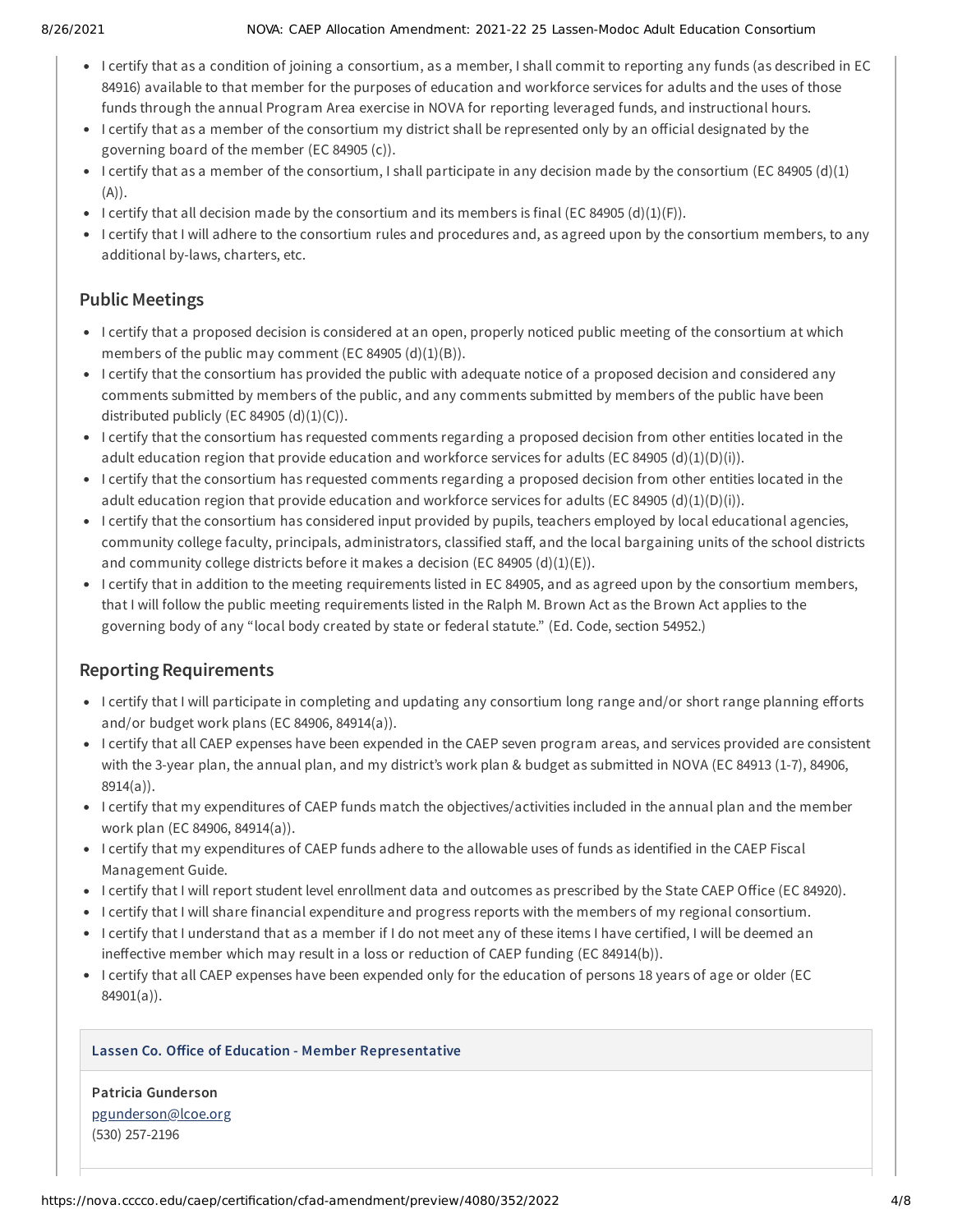#### Approved by Pa tricia Gunder son

#### **08/16/2021 08:39 AM PDT**

#### **Big Valley Joint Unified - Member Representative**

**Paula Silva** Superintendent/Principal [psilva@bigvalleyschool.org](mailto:psilva@bigvalleyschool.org) (530) 294-5231

**Dianne Parady** Chief Business Official [dparady@bigvalleyschool.org](mailto:dparady@bigvalleyschool.org) (530) 254-6577

#### Approved by Dianne Parady

### **08/16/2021 05:55 AM PDT**

#### **Lassen Union High - Member Representative**

**Cori Shields** CBO [cori.shields@lassenhigh.org](mailto:cori.shields@lassenhigh.org) (530) 251-1194

**Morgan Nugent** Superintendent/Principal [morgan.nugent@lassenhigh.org](mailto:morgan.nugent@lassenhigh.org) (530) 250-5324 ext: 2142

#### Approved by Mrs. Cori Shields

#### **08/16/2021 11:00 AM PDT**

#### **Ravendale-Termo Elementary - Member Representative**

**Jason Waddell** Superintendent [jwaddell@juniperridge.org](mailto:jwaddell@juniperridge.org) (530) 257-8200

#### Approved by Ja son Waddell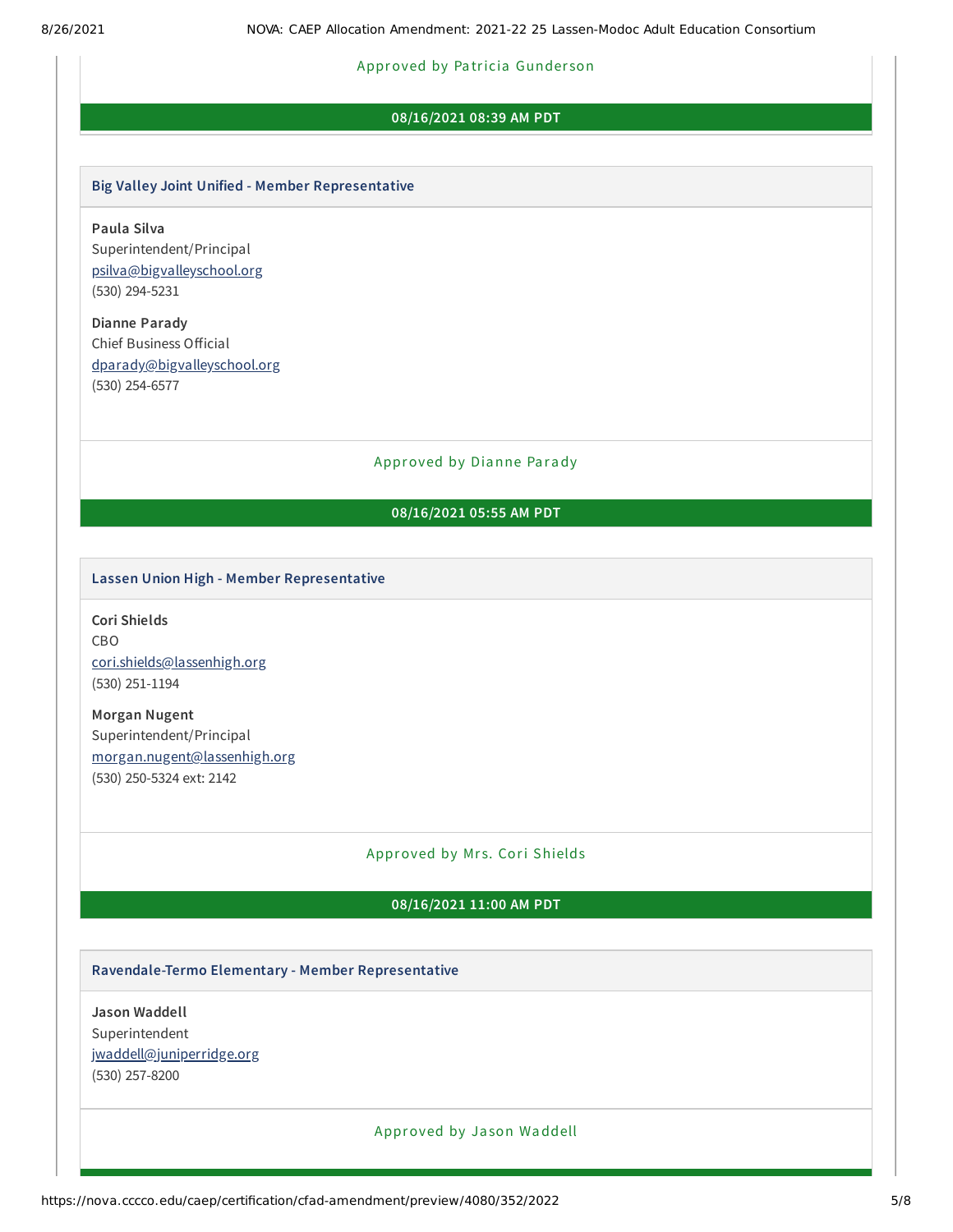#### **08/16/2021 07:19 AM PDT**

#### **Shaffer Union Elementary - Member Representative**

#### **Dianne Parady**

Chief Business Official [dparady@shafferschool.com](mailto:dparady@shafferschool.com) (530) 254-6577

**Joshua Blackburn** [jblackburn@shafferschool.com](mailto:jblackburn@shafferschool.com)

#### Approved by Dianne Parady

#### **08/16/2021 05:42 AM PDT**

#### **Susanville Elementary - Member Representative**

**Jason Waddell** Superintendent [jwaddell@susanvillesd.org](mailto:jwaddell@susanvillesd.org) (530) 257-8200

Approved by Ja son Waddell Susanville School District

## **08/16/2021 07:18 AM PDT**

#### **Westwood Unified - Member Representative**

**Michael Altenburg** [maltenburg@westwoodusd.org](mailto:maltenburg@westwoodusd.org)

**Krissy House**

Chief Business Official [khouse@westwoodusd.org](mailto:khouse@westwoodusd.org) (530) 256-2311 ext: 4715

#### Approved by Krissy House

#### **08/25/2021 01:32 PM PDT**

#### **Fort Sage Unified - Member Representative**

**Heather Von Ins** Chief Business Officer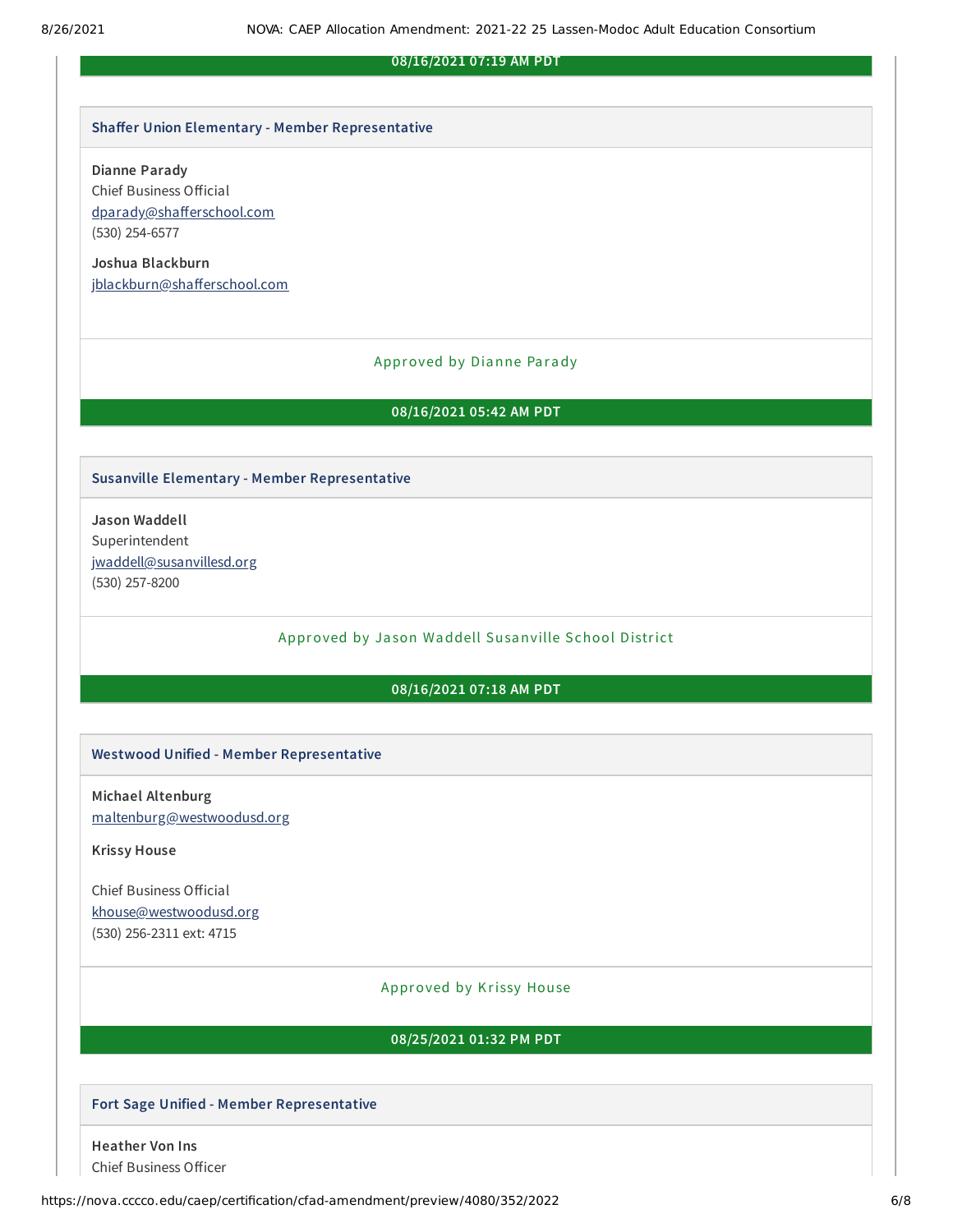[hvonins@fortsage.org](mailto:hvonins@fortsage.org) (530) 827-2129 ext: 6502

**Keith Tomes** Superintendent [ktomes@fortsage.org](mailto:ktomes@fortsage.org) (530) 827-2129 ext: 6500

#### Approved by Heather Von Ins

#### **08/16/2021 10:25 AM PDT**

#### **Lassen CCD - Member Representative**

**Susan Rentfrow** Accountant III [srentfrow@lassencollege.edu](mailto:srentfrow@lassencollege.edu) (530) 257-6181 ext: 8708

**Carol Growdon** [cgrowdon@lassencollege.edu](mailto:cgrowdon@lassencollege.edu) (530) 257-6181 ext: 8997

**Roxanna Haynes** Dean of Instruction [rhaynes@lassencollege.edu](mailto:rhaynes@lassencollege.edu) (530) 257-6181

#### Approved by Roxanna Haynes

#### **08/25/2021 05:04 PM PDT**

#### **Modoc Co. Office of Education - Member Representative**

**Mike Martin** [mmartin@modoccoe.org](mailto:mmartin@modoccoe.org) (530) 233-7101

**Leslie Corder** Director of Fiscal Services [lcorder@modoccoe.k12.ca.us](mailto:lcorder@modoccoe.k12.ca.us) (530) 233-7104

Approved by Mike Martin

**08/15/2021 07:14 PM PDT**